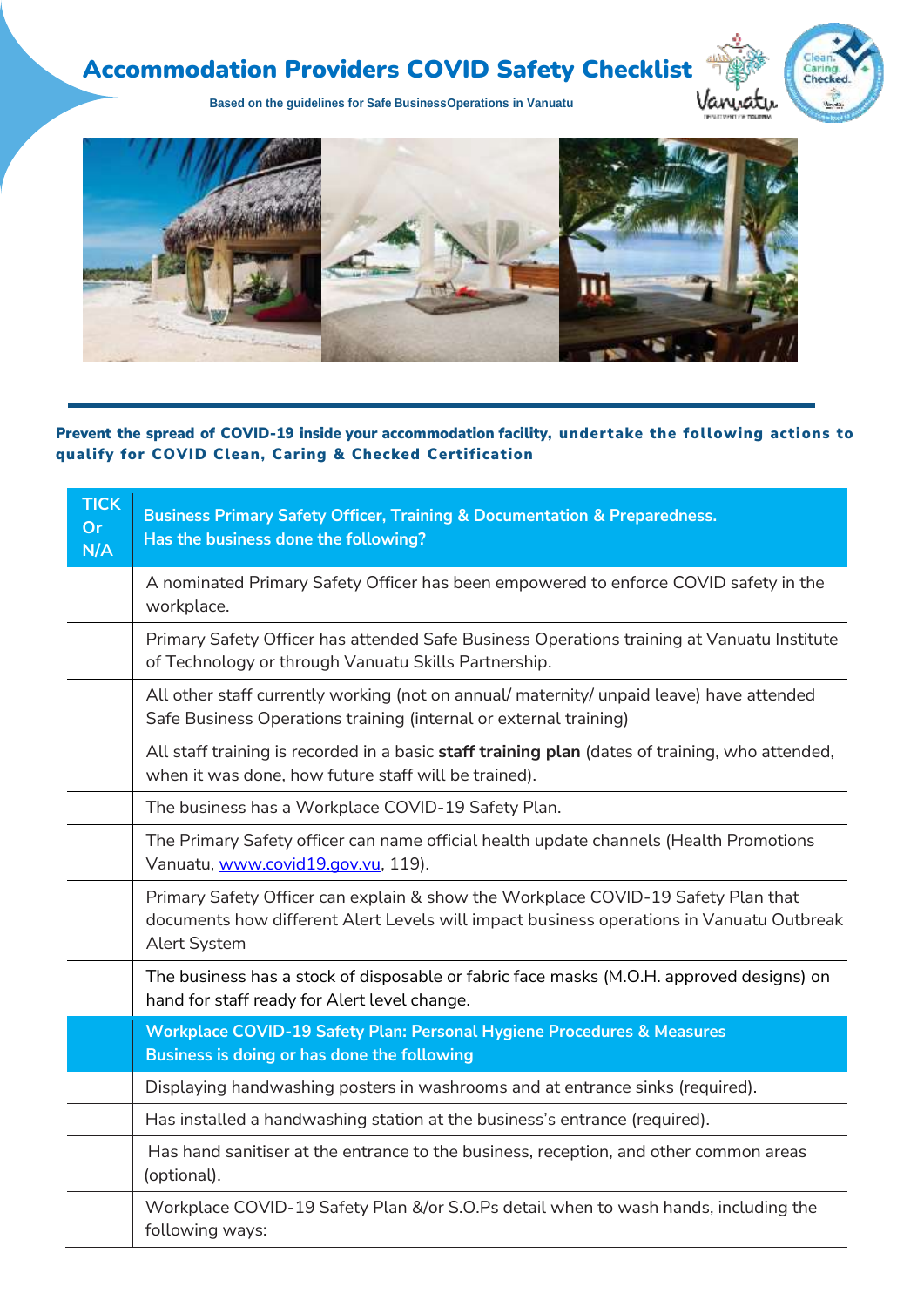## Accommodation Providers COVID Safety Checklist

**Based on the guidelines for Safe BusinessOperations in Vanuatu**

before starting work, handling food or drinks, putting on gloves after changing tasks, handling rubbish, smoking, handling cash, before, removing gloves. Has placed soap (required) and hand sanitiser (optional) in all guest rooms. Has Implemented a *Stay at Home* policy and guidelines for staff who are unwell or showing flu-like symptoms. **Workplace COVID-19 Safety Plan includes procedures to minimise human contact and the measures are implemented or prepared for. Business is or has:** Put in place measures to ensure customers keep a 1-metre distance from staff (plexiglass screens, and/or floor markings). If measures are not in place, they are already on hand and ready to be used if alert level changes. Placed sign(s) at entry points of the business, instructing clients not to enter if they are showing flu-like symptoms or are unwell. Is this information also provided in any booking confirmation emails or phone calls on websites (if applicable)? Placed floor signs to mark out 1 metre in places where customers queue. Removed waiting areas or spaced seating 1 metre apart. Has made sure tables and seating in any public areas (dining, lounge or other) are spaced 1 metre apart. Encouraged outside dining where possible, or applicable. Entrance points & exits points are separate (if possible); one way in/ one way out marked with signage. Has put in place signage and/or used other means to advise alternate service methods (if possible/applicable) to limit queuing and minimise the number of customers. Such measures might include contactless check-in, out, phone order room service, payment by electronic bank transfer. Trained staff to encourage guests/customers to pay with the correct amount. If possible only one person is to take cash and in foodservice settings, this person does not handle food. Cash handlers wear gloves and or sanitise their hands after each transaction. Has a system ready to go for keeping all customer/guest contact details. \*Must be done in a COVID safe way: by guests, using own pen or sanitise pens between users. Instructing delivery drivers to deliver goods in ways that minimise contact with staff. Ensuring that shared staff facilities also practise physical distancing and safe practices e.g. staff canteens -are kept clean and tidy, physical distancing is in place. **COVID Safety Plan includes Enhanced Cleaning and Equipment Hygiene Measures. Have the following procedures been documented?** Daily cleaning & disinfecting procedures of all high touch surfaces in customer service areas before opening for customer service. Detailed room cleaning guidelines with the specified amount of time for airing/ventilating each room between customers. Cleaning guidelines should include HVAC maintenance & cleaning.